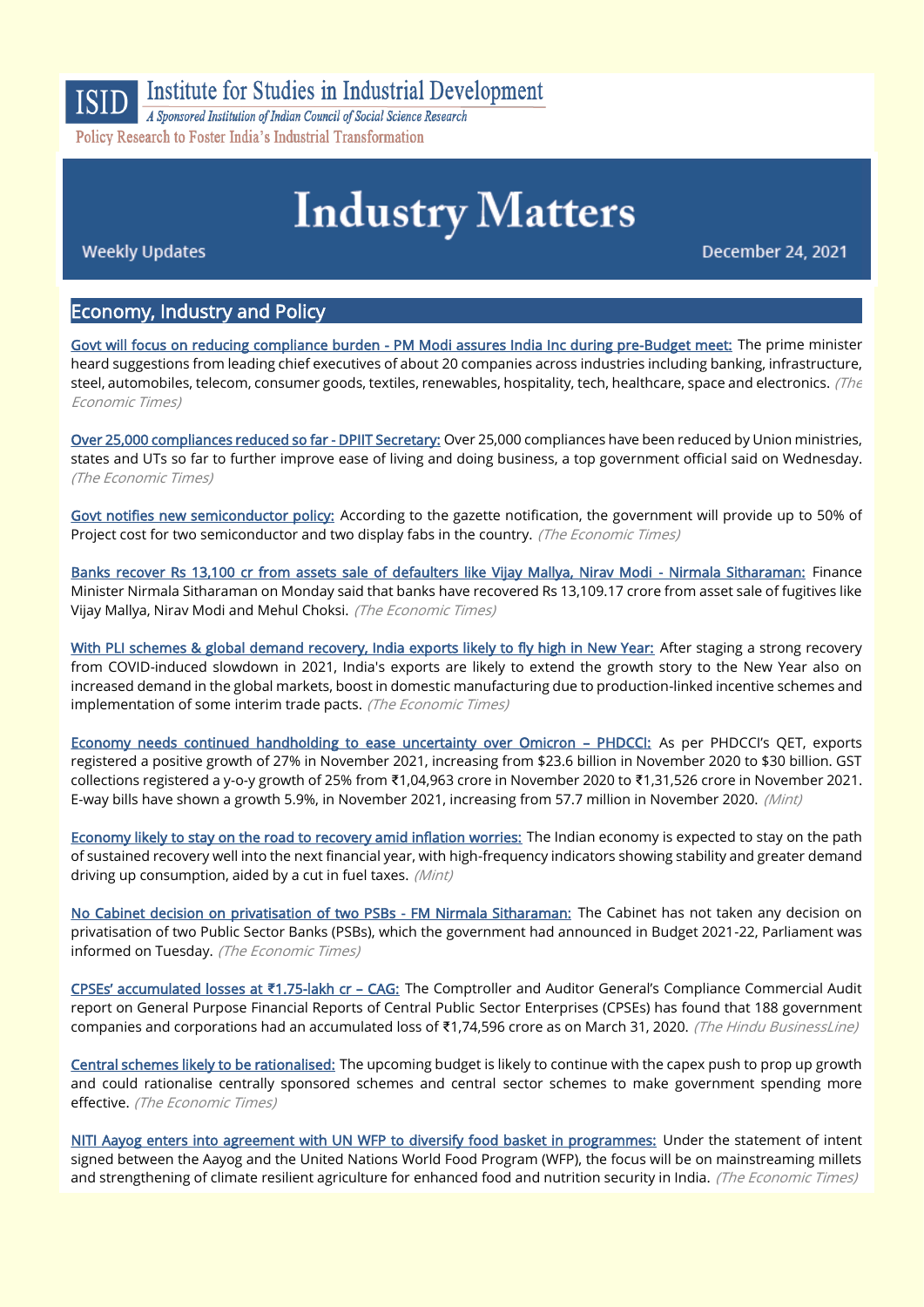# Foreign Investments

[PM Gati Shakti plan, single window clearance to further push FDI inflows in new year:](https://www.financialexpress.com/economy/pm-gati-shakti-plan-single-window-clearance-to-further-push-fdi-inflows-in-new-year/2385578/) Notwithstanding the global slowdown and the COVID-19 pandemic, total foreign direct investments into India rose to a record USD 81.72 billion in 2020-21. During April-July this fiscal, FDI (foreign direct investment) into the country increased by 62 per cent to USD 27.37 billion. (Financial Express)

[India, Taiwan holding talks on free-trade agreement, looking at setting up semiconductor hub:](https://economictimes.indiatimes.com/news/economy/foreign-trade/india-taiwan-holding-talks-on-free-trade-agreement-looking-at-setting-up-semiconductor-hub/articleshow/88375076.cms) India and Taiwan have started negotiations for a free-trade agreement and the setting up of a semiconductor manufacturing facility by a Taiwanese firm in India. (The Economic Times)

[France has agreed to jointly build aircraft engine - Rajnath:](https://www.thehindu.com/news/national/have-conveyed-to-us-russia-others-that-equipment-for-indian-forces-has-to-be-produced-in-india-rajnath/article37984581.ece) France has agreed to jointly build aircraft engine in collaboration with India, Defence Minister Rajnath Singh said on Saturday. (The Hindu)

[Indian industry inks 12 business MOUs with Vietnam:](https://economictimes.indiatimes.com/news/economy/foreign-trade/indian-industry-inks-12-business-mous-with-vietnam/articleshow/88341327.cms) As many as 12 MOUs were exchanged on Friday between Vietnamese and Indian enterprises in the fields of public health, provision of pharmaceutical materials, drug and vaccine production, oil and gas, information technology and technology transfer, education, and tourism. (The Economic Times)

# Trade Policy and Competitiveness

[Forex reserves decline USD 77 mn to USD 635.828 bn:](https://economictimes.indiatimes.com/news/economy/finance/forex-reserves-decline-usd-77-mn-to-usd-635-828-bn/articleshow/88344436.cms) Declining for the third consecutive week, India's forex reserves dipped by USD 77 million to reach USD 635.828 billion for the week ended December 10, RBI data showed on Friday. (The Economic Times)

[Commerce Min Piyush Goyal and Australian Trade Min Dan Tehan holds talk to expedite FTA negotiations:](https://economictimes.indiatimes.com/news/economy/foreign-trade/commerce-min-piyush-goyal-and-australian-trade-min-dan-tehan-holds-talk-to-expedite-fta-negotiations/articleshow/88449913.cms) India and Australia have agreed to conclude a long-pending free trade agreement, officially dubbed as CECA, by the end of 2022, and an early harvest trade deal by end of this year. (The Economic Times)

[Mobile phone exports rise to \\$1.7 bn in April-Sept](https://www.livemint.com/news/india/mobile-phone-exports-rises-to-1-7-bn-in-april-sept-govt-11639757932940.html) – Govt: The exports of mobile phones have increased from \$0.2 billion in 2017-18 to \$1.7 billion in 2021 (April 21-September 21), Commerce and Industry Minister of State Anupriya Patel said in a written reply in the Rajya Sabha today. (Mint)

[Labour-intensive exports may gain as rupee hits 20-month low:](https://economictimes.indiatimes.com/news/economy/foreign-trade/labour-intensive-exports-may-gain-as-rupee-hits-20-month-low/articleshow/88378342.cms) While there is an improvement in realisations as they hasten to bring payments back into the country, some have begun to witness calls from buyers to cut prices for fresh orders. Exports dependent on imported inputs will see limited gains, but exporters in labour-intensive sectors such as textiles and leather could see an improvement in margins, traders say. (The Economic Times)

[India, France push blue economy & investment partnership:](https://economictimes.indiatimes.com/news/economy/foreign-trade/india-france-push-blue-economy-investment-partnership/articleshow/88412378.cms) India's trade with France has witnessed a steady rise in the last decade reaching USD 10.75 billion in 2020. Despite the pandemic, it is estimated that bilateral trade between the two countries in 2021 has reached USD 8.85 billion. (The Economic Times)

[India's coal import declines 27% to 16 mn tonnes in October:](https://economictimes.indiatimes.com/industry/indl-goods/svs/metals-mining/indias-coal-import-declines-27-to-16-mn-tonnes-in-october/articleshow/88369656.cms) India's coal import registered a decline of 26.8 per cent to 15.75 million tonnes (MT) in October over the same month a year ago. The country had imported 21.50 MT of coal in October 2020, according to data compiled by mjunction services. (The Economic Times)

[India's exports going strong, says official:](https://www.financialexpress.com/economy/indias-exports-going-strong-says-official/2384596/) The total merchandise export during April to November 2021 was valued at USD 262.5 billion, a growth of 50.7 per cent as compared to USD 174.16 billion in April to November 2020-21, Amitabh Kumar said. (Financial Express)

# Corporate Sector

[India sees record M&A volume in 2021, first-time buyers lead:](https://economictimes.indiatimes.com/news/company/corporate-trends/india-sees-record-ma-volume-in-2021-first-time-buyers-lead/articleshow/88406001.cms) India witnessed mergers and acquisitions (M&A) at an alltime high in 2021, led by more first-time buyers accounting for more than 80 per cent of the deals closed in 2020 and 2021 -- an increase from less than 70 per cent through 2017 to 2019, a new report showed on Tuesday. (The Economic Times)

[Zee Entertainment-Sony merger approved, new combined entity to be listed in India:](https://www.livemint.com/companies/news/zee-entertainment-board-approves-scheme-of-arrangement-with-sony-pictures-india-11640140991468.html) Sony Pictures Networks India Pvt. will own a 50.86% stake in the merged entity while Zee's current holding firm Essel will own 3.99%. Public shareholders will have the remaining 45.15% as part of the definitive agreement. (Mint)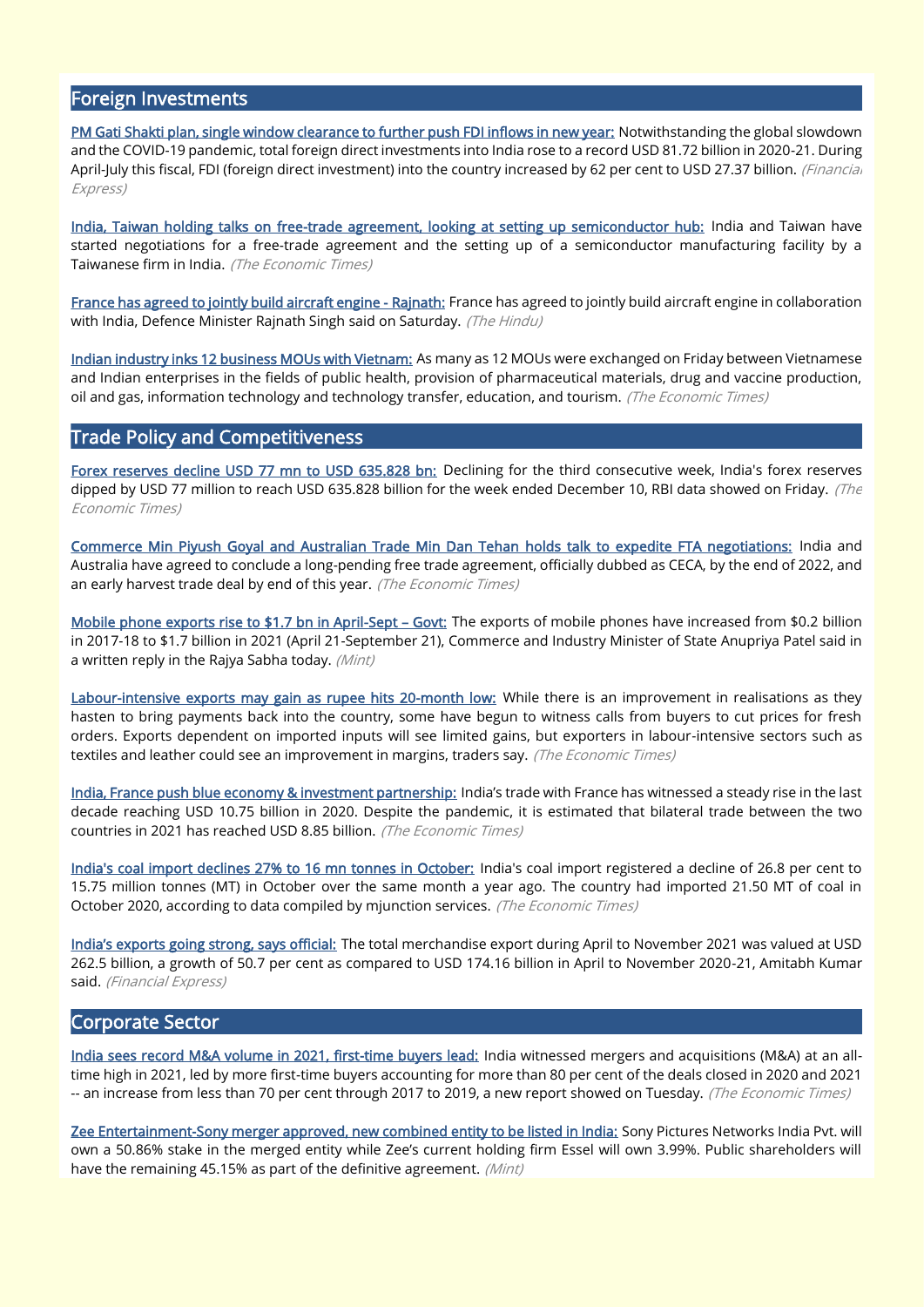[Havells India inaugurates new facility for manufacturing washing machines:](https://www.business-standard.com/article/news-cm/havells-india-inaugurates-new-facility-for-manufacturing-washing-machines-121122300484_1.html) Havells India has inaugurated its new washing machine (WM) plant at the same location in Ghiloth where the AC plant is located. (Business Standard)

[Indian corporates have more headroom to borrow](https://economictimes.indiatimes.com/industry/banking/finance/indian-corporates-have-more-headroom-to-borrow-study/articleshow/88373863.cms) - Study: Indian corporates have a lot of headroom to raise resources through debt to help stimulate investments and growth. It is estimated that corporate leverage drags growth beyond debt equity ratio levels of around 60 per cent and debt to assets ratio of 28 percent. (The Economic Times)

[Govt gets financial bids for Pawan Hans stake:](https://economictimes.indiatimes.com/industry/transportation/airlines-/-aviation/govt-gets-financial-bids-for-pawan-hans-stake/articleshow/88354124.cms) The government is selling its entire 51 per cent stake in Pawan Hans. Stateowned Oil and Natural Gas Corporation (ONGC), which holds the remaining 49 per cent, has also offered its entire shareholding in the company for sale along with the government stake. (The Economic Times)

Amazon to acquire Narayana Muthy-[backed Catamaran Ventures' stake in Prione Business Services:](https://www.thehindubusinessline.com/companies/amazon-to-acquire-narayana-muthy-backed-catamaran-ventures-stake-in-prione-business-services/article38012281.ece) Prione Business Services, the joint venture between Catamaran and Amazon, will be acquired by Amazon subject to requisite regulatory approvals, the company said in a statement. (The Hindu BusinessLine)

[Indian Oil to invest Rs 9,028 cr to build new crude oil pipeline between Mundra and Panipat:](https://economictimes.indiatimes.com/industry/energy/oil-gas/indian-oil-to-invest-rs-9-028-cr-to-build-new-crude-oil-pipeline-between-mundra-and-panipat/articleshow/88454168.cms) Indian Oil, the nation's largest refiner, will invest Rs 9,028 crore to build a new crude oil pipeline between Mundra in Gujarat and Panipat in Haryana, the company said in a statement. (The Economic Times)

# MSMEs and Start-ups

[India overtakes UK to come third in unicorn race - Hurun report:](https://www.livemint.com/companies/start-ups/india-overtakes-uk-to-come-third-in-unicorn-race-hurun-report-11640169766405.html) Unicorns are unlisted companies with a valuation of \$1 billion or more. India currently has 54 unicorns, 33 more than what the country had in 2020, while the UK currently has 39 unicorns, 15 up from a year earlier. (Mint)

[Centre disburses loans amounting to Rs 2,714 cr to 27.06 lakh beneficiaries under PM SVANidhi scheme:](https://economictimes.indiatimes.com/news/economy/finance/centre-disburses-loans-amounting-to-rs-2714-cr-to-27-06-lakh-beneficiaries-under-pm-svanidhi-scheme/articleshow/88404585.cms) The Centre has disbursed 27.06 lakh loans amounting to Rs 2,714 crore under PM Street Vendor's AtmaNirbhar Nidhi (PM SVANidhi Scheme) so far. (The Economic Times)

[HDFC Bank's loan book to MSMEs crosses Rs 13,000 cr in Uttar Pradesh:](https://economictimes.indiatimes.com/industry/banking/finance/banking/hdfc-banks-loan-book-to-msmes-crosses-rs-13000-cr-in-uttar-pradesh/articleshow/88338597.cms) Country's largest private sector lender HDFC Bank on Friday said its MSME book witnessed a 17 per cent year-on-year growth to over Rs 13,000 crore as of September-end in Uttar Pradesh. (The Economic Times)

[Nearly 50,000 MSMEs down shutters seeking reduction of raw material prices:](https://economictimes.indiatimes.com/small-biz/sme-sector/nearly-50000-msmes-down-shutters-seeking-reduction-of-raw-material-prices/articleshow/88389723.cms) Around 50,000 Micro Small and Middle Enterprises (MSMEs) downed their shutters in the district on Monday to draw the attention of the authorities to the skyrocketing prices of raw materials used in various industries. (The Economic Times)

# Employment and Industrial Relations

[Economic Advisory Council to the PM calls for unified labour law:](https://economictimes.indiatimes.com/news/economy/policy/economic-advisory-council-to-the-pm-calls-for-unified-labour-law/articleshow/88378366.cms) The EAC-PM has called for further simplifying of the labour laws and called for other alternative policy efforts to boost employment generation and industrial growth. (The Economic Times)

[Hiring across industries up 9% in November - Monster Employment Index:](https://economictimes.indiatimes.com/jobs/hiring-across-industries-up-9-in-november-monster-employment-index/articleshow/88387942.cms) Hiring demand across industries witnessed a 9% jump year-on-year in the month of November 2021, fuelled by a surge in economic activities post the second wave of Covid-19. (The Economic Times)

[Lack of funds - MG-NREGS work offers may be one of the lowest ever in Dec:](https://www.financialexpress.com/economy/lack-of-funds-mg-nregs-work-offers-may-be-one-of-the-lowest-ever-in-dec/2383728/) In the first 17 days of the current month, just 4 crore person days were generated under the popular scheme that has helped alleviate rural distress during the pandemic, compared with over 22 crore each in the previous two months and an all-time peak of 64 crore in June last year. (Financial Express)

[Pension schemes - PFRDA subscriber base rises 22 pc to 4.75 cr in November:](https://economictimes.indiatimes.com/news/economy/finance/pension-schemes-pfrda-subscriber-base-rises-22-pc-to-4-75-cr-in-november/articleshow/88346075.cms) The number of subscribers in various schemes under the National Pension System (NPS) rose to 475.87 lakh by November-end 2021 from 388.62 lakh in November 2020. (The Economic Times)

[Demand for non-tech job roles witnesses growth in 2021](https://economictimes.indiatimes.com/jobs/demand-for-non-tech-job-roles-witnesses-growth-in-2021-report/articleshow/88438147.cms) – Report: As India returned to normalcy after a long spell of the pandemic and lockdowns, a high demand by organisations for roles such as professor, loan officers, recruitment managers and packagers, according to a report by global job site Indeed. (The Economic Times)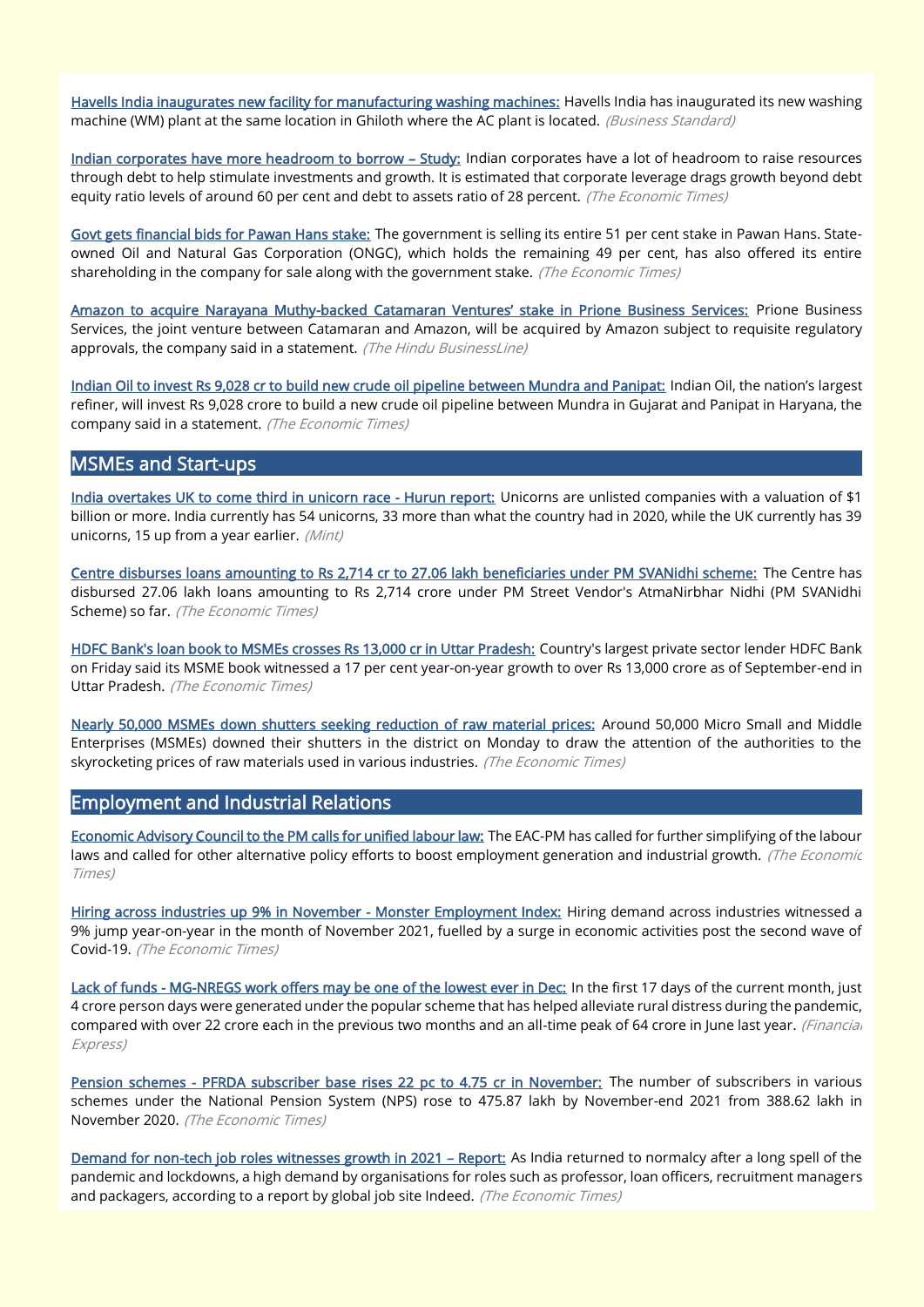# Industrial Finance

[Top 30 NBFCs' NPAs at over Rs 84,000 crore:](https://bfsi.economictimes.indiatimes.com/news/nbfc/top-30-nbfcs-npas-at-over-rs-84000-crore/88338567) The restructured books of NBFCs and HFCs are estimated to have increased to 4.1-4.4% and 1.8-2.2%, respectively, as of September 2021, from 2.2% and 1.0% in March 2021. (The Economic Times)

[IBC - Time is right for stressed asset investors to play a more meaningful role:](https://economictimes.indiatimes.com/small-biz/sme-sector/ibc-time-is-right-for-stressed-asset-investors-to-play-a-more-meaningful-role/articleshow/88405503.cms) The stressed asset market in India is estimated around \$150+ billion, indicating significant potential for investments, either through Insolvency and Bankruptcy Code (IBC) or mechanisms outside IBC, according to a 2019 report by Alvarez and Marsal. (The Economic Times)

[Government seeks comments on proposed changes to insolvency law:](https://economictimes.indiatimes.com/news/economy/policy/government-seeks-comments-on-proposed-changes-to-insolvency-law/articleshow/88456181.cms) The government on Thursday invited comments on various amendments proposed to the insolvency law, including to provisions related to time period for approval of resolution plans as well as avoidable transactions and wrongful trading. (The Economic Times)

[Apollo to lend \\$4 billion to SoftBank in private credit deal:](https://www.livemint.com/companies/news/apollo-to-lend-4-billion-to-softbank-in-private-credit-deal-11640145004213.html) Apollo Global Management Inc. is planning to lend about \$4 billion to SoftBank Group Corp., marking the biggest ever loan of its kind in the private credit market, according to people with knowledge of the matter. (Mint)

# Technology and Innovation

[RBI extends tokenisation deadline by 6 months:](https://www.thehindubusinessline.com/money-and-banking/rbi-extends-tokenisation-deadline-by-6-months/article38023259.ece?homepage=true) Many payment players have also been launching or are in the midst of launching tokenisation solutions and it was expected that it would take at least two to six months for the whole ecosystem to be fully prepared. (The Hindu BusinessLine)

[Government says revised draft ecommerce rules soon:](https://economictimes.indiatimes.com/industry/services/retail/government-says-revised-draft-ecommerce-rules-soon/articleshow/88402119.cms) The government is in the final stages of drafting new ecommerce rules, tweaking an earlier draft that had sought to tighten the regulations for foreign-owned marketplaces, including barring their affiliated entities from selling on the platforms and restricting flash sales. (The Economic Times)

[Airtel Business and IBM deploy hybrid cloud solutions for 5 milk producer companies:](https://www.thehindubusinessline.com/info-tech/airtel-business-and-ibm-deploy-hybrid-cloud-solutions-for-5-milk-producer-companies/article38013099.ece) This is estimated to benefit over 500,000 dairy farmers as these MPCs will move their SAP ERP workloads on a hybrid cloud platform. (The Hindu BusinessLine)

[Wipro to acquire cybersecurity provider Edgile for \\$230 million:](https://www.business-standard.com/article/companies/wipro-to-acquire-cybersecurity-provider-edgile-for-230-million-121122000948_1.html) Wipro on Monday said it will acquire Austin, Texasheadquartered Edgile for USD 230 million, a move that will strengthen the IT major's play in the cybersecurity services space. (Business Standard)

[India successfully tests new-generation 'Pralay' missile for second consecutive day:](https://economictimes.indiatimes.com/news/defence/pralay-quasi-ballistic-missile-developed-to-defeat-interceptor-missiles-sources/articleshow/88446744.cms) India on Thursday successfully conducted the second flight test of indigenously developed surface-to-surface missile 'Pralay' off the Odisha coast, the DRDO said. (The Economic Times)

# Industrial Infrastructure, Clusters and SEZs

[PM Modi to launch multiple development initiatives, schemes worth](https://www.livemint.com/news/india/pm-modi-to-launch-multiple-development-initiatives-schemes-worth-rs-2-095-crore-details-here-11640225143444.html) **₹**2,095 crore: Prime Minister Narendra Modi will inaugurate and lay the foundation stone of 22 development projects in his Lok Sabha constituency Varanasi on Thursday. (Mint)

[Nitin Gadkari dedicates Delhi-Meerut Expressway to public:](https://economictimes.indiatimes.com/news/economy/infrastructure/nitin-gadkari-dedicates-delhi-meerut-expressway-to-public/articleshow/88457274.cms) Union Minister Nitin Gadkari on Thursday dedicated Delhi-Meerut Expressway (DME) to the public. The 82 kilometres long DME connects Sarai Kale Khan in Delhi to Meerut. (The Economic Times)

[Govt may change SEZ rules in Budget to ease compliance burden:](https://economictimes.indiatimes.com/industry/services/property-/-cstruction/govt-may-change-sez-rules-in-budget-to-ease-compliance-burden/articleshow/88401595.cms) The government plans to amend the SEZ Act in the upcoming Budget to reduce the compliance burden and allow companies operating within the conclaves to accept payments in Indian rupees, according to two people familiar with the development. (The Economic Times)

[HOP Electric signs pact with Rajasthan govt to set up EV manufacturing unit in Jaipur:](https://economictimes.indiatimes.com/industry/renewables/hop-electric-signs-pact-with-rajasthan-govt-to-set-up-ev-manufacturing-unit-in-jaipur/articleshow/88457618.cms) EV maker HOP Electric on Thursday said it has signed an initial pact with the Rajasthan government to set up an electric vehicle manufacturing plant in Jaipur with a capacity to produce 1.8 lakh vehicles per annum. (The Economic Times)

[Ganga Expressway will improve connectivity, boost economic development across UP - PM Modi:](https://economictimes.indiatimes.com/news/economy/infrastructure/ganga-expressway-will-improve-connectivity-boost-economic-development-across-up-pm-modi/articleshow/88353975.cms) The expressway will also give a fillip to multiple sectors including industrial development, trade, agriculture, tourism etc. It will provide a big boost to the socio-economic development of the region. (The Economic Times)